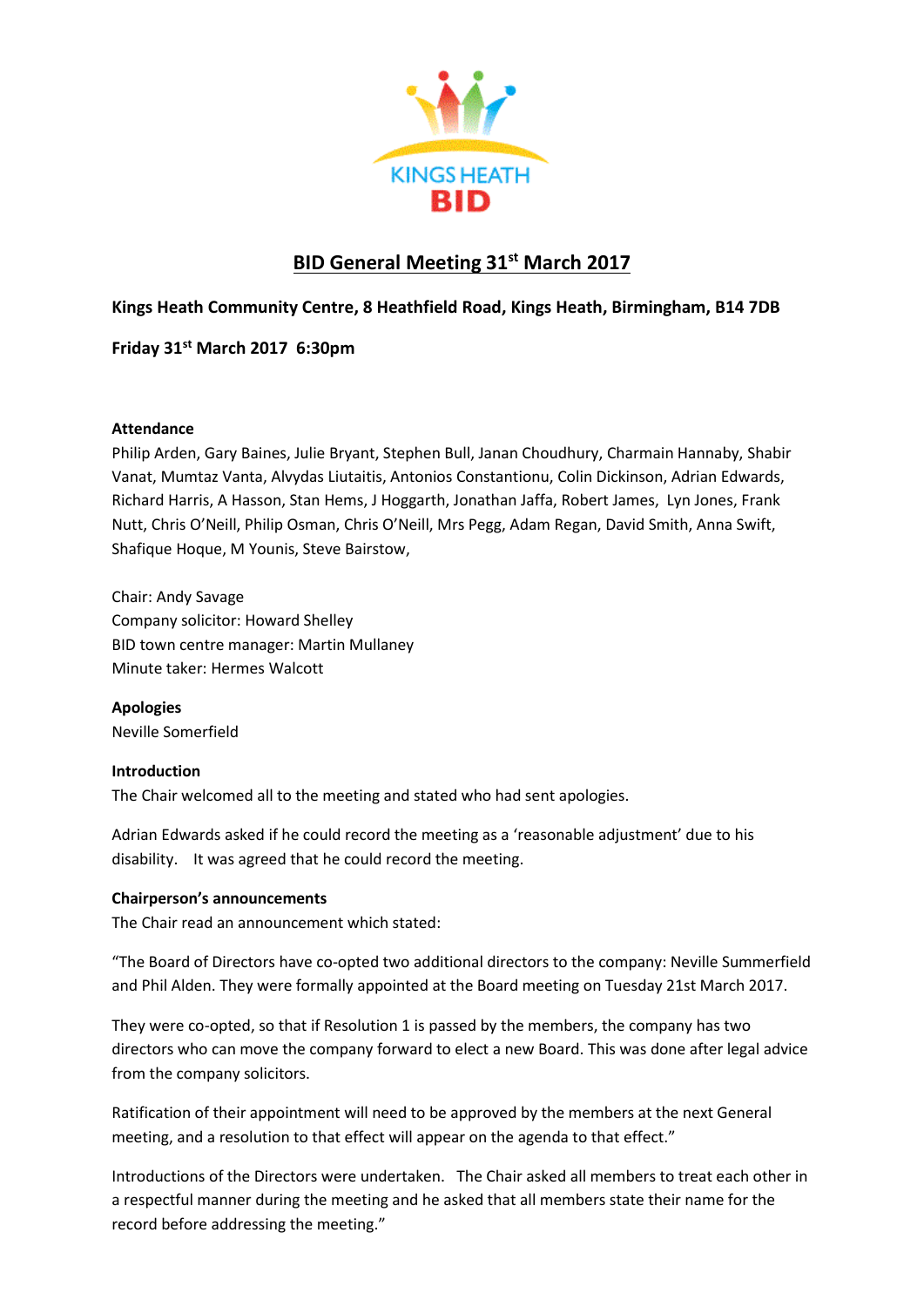#### **Approval of the minutes of the General Meeting of 13th June 2016 and 17th February 2017.**

The Chair asked for a member to propose that the minutes of the meeting for 13<sup>th</sup> June 2016 were agreed and for a member to second them. Stan Hems proposed and Chris O'Neil seconded. The Chair asked the question and 8 members approved and 1 member was against. There were 12 abstentions.

When the Chair asked if members approved the minutes of the General Meeting held on  $17<sup>th</sup>$ February 2017, John Jaffa said that there was a defamatory statement in the last paragraph. He said that the meet was closed because the Community Centre manager came into the meeting and said that their time was up and the meeting had to close. He said that it was not what was stated in the minutes.

The Chair asked the members if they agreed that the offending sentence be removed. 18 members were in favour for it to be removed and 5 members abstained. It was agreed that the offending sentence be removed from the minutes of 17<sup>th</sup> February 2017.

The Chair asked if the minutes could be agreed and John Jaffa and Adam Regan proposed that they be approved. 18 members were in favour and none opposed. There were 4 abstentions.

#### **Explanation of the Resolution and the Process which would be undertaken**

Martin Mullaney explained that the meeting would be held in accordance to the regulations governing Shareholders meetings and that proxy votes would be counted at the appropriate time. John Jaffa asked if the proxy votes were legal and explained that some members took the proxy forms to businesses for the owners to complete them.

Howard Shelley, the company Solicitor, was asked about this issue. He said that it was up to the members who were given proxy votes to challenge them.

At this stage a heated discussion took place about the way proxy votes were collected on behalf of businesses.

The Chair stated that he the meeting would be following the Articles of Association in regards to the collection of proxy votes. The Chair said that members were allowed to canvas, so as to collect proxy votes.

Philip Osman said that if the purpose of canvassing was to give information then it wasn't good practice. Stan Hems said that his name had been mentioned in a defamatory manner by members canvasing against him. He added that he had achieved a lot for Kings Heath businesses.

James Roberts said that in his opinion it was not wrong to canvas for votes and that he recommended that any information which was defamatory should be ignored.

John Jaffa said that the proxy votes should not be allowed.

Chris O'Neil said that he heard that someone accused him of embezzlement and that he had been the subject of a number of defamatory statements.

Antonios Constantionu said that he was confused. He said that he was led to believe that the meeting was being held so that the members could ask questions about legal fees and other issues which were of concern. He said that in his opinion all votes should be void.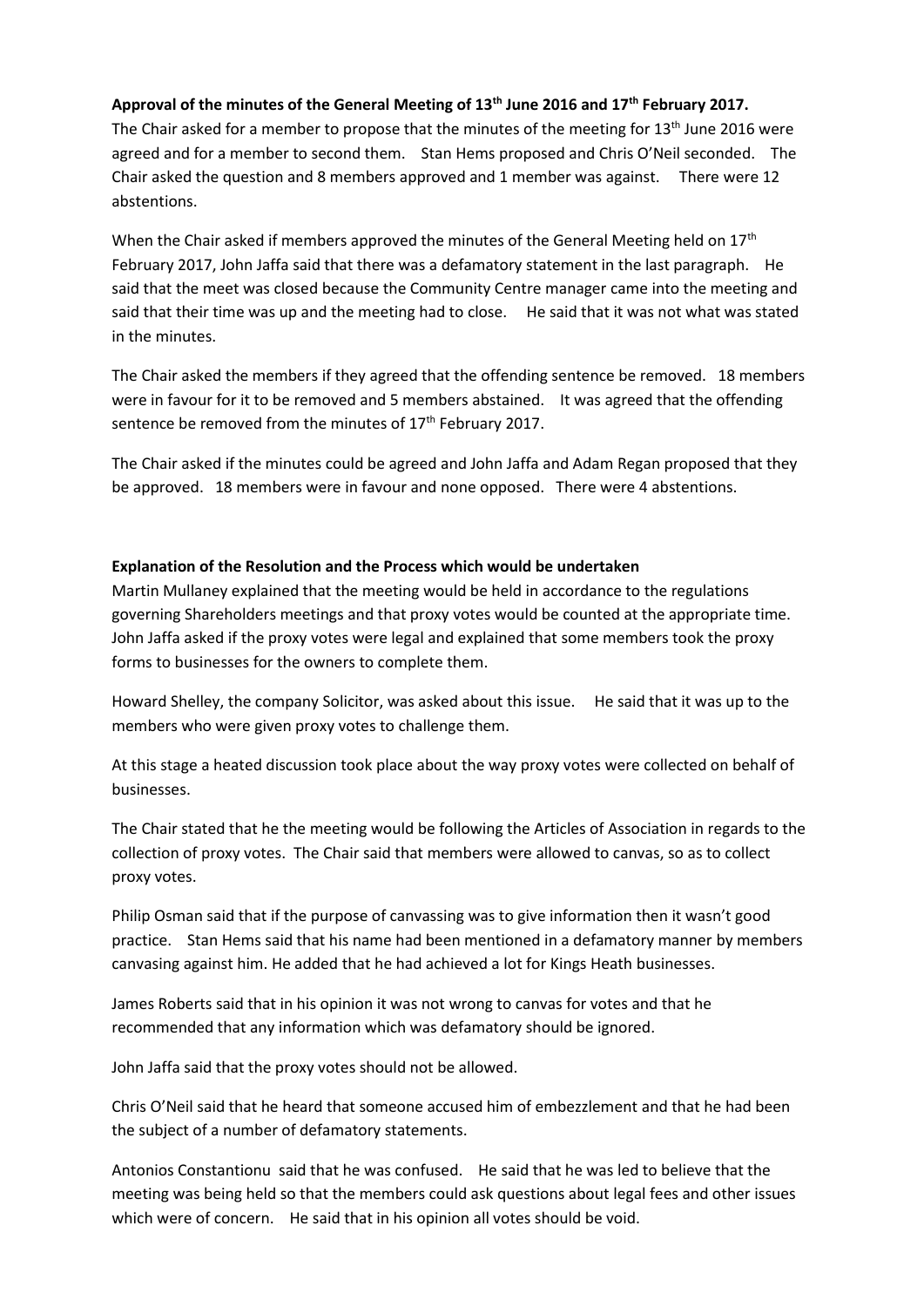At this point a number of members left the meeting.

Chris O'Neill said that he found a number of irregularities with the finance. He said that he came across 2 invoices which said that the balance should be paid within 7 days or they would incur 5% daily charge. He said that there were issues which concerned him about the invoices.

The Chairperson said that according to the rules he would count the Proxy votes as they were valid. Antonios Constantionu strongly objected to this. The Chair said that all members should be respectful of the voting process.

Martin Mullaney said that the meeting had to be governed by the Articles of Association and that they were trying to tighten up things.

Martin stated which members had additional votes which were as follows.

Chris O'Neill & Gary Baines 2 votes each because they have 2 businesses in the BID area which each paid a BID levy

James Roberts had 4 votes because he represented Birmingham City Council and they had 4 properties in the BID area which each paid a BID levy

Stan Hems had 2 votes because he had 2 Businesses in the BID area which each paid a BID levy

Dave Smith had 5 proxy votes

Stan Hems had 28 proxy votes

Chris O'Neil had 25 proxy votes

Gary Baines had 2 proxy votes

Steve Bairstow had 1 proxy votes

John Jaffa had 1 proxy vote.

Julie Bryant had 1 proxy vote

Martin explained the procedure for the voting on the resolutions. He said that the first stage would be done by the show of hands. He said that the  $2^{nd}$  stage would be to add any votes from additional businesses that any individual members at the meeting had. The 3<sup>rd</sup> stage would be to ask the members who were acting as proxies, which way their proxies would vote. All three stages would then be added together to come up with the total votes.

Adam Regan said that the process was a waste of time.

The Chair said that the proposer of resolution 1 and each defendant would receive 5 mins and then there would be questions and answers.

Janan Choudhury said his time was being wasted and that he would take his leave.

At this time a few members left the meeting.

The Chair said that he is applying the rules which the members had established through the Articles of Association.

John Jaffa said that there were issues about lack of security and that the court case had failed. He said that there were not enough Directors and that he felt the Directors should be voted off.